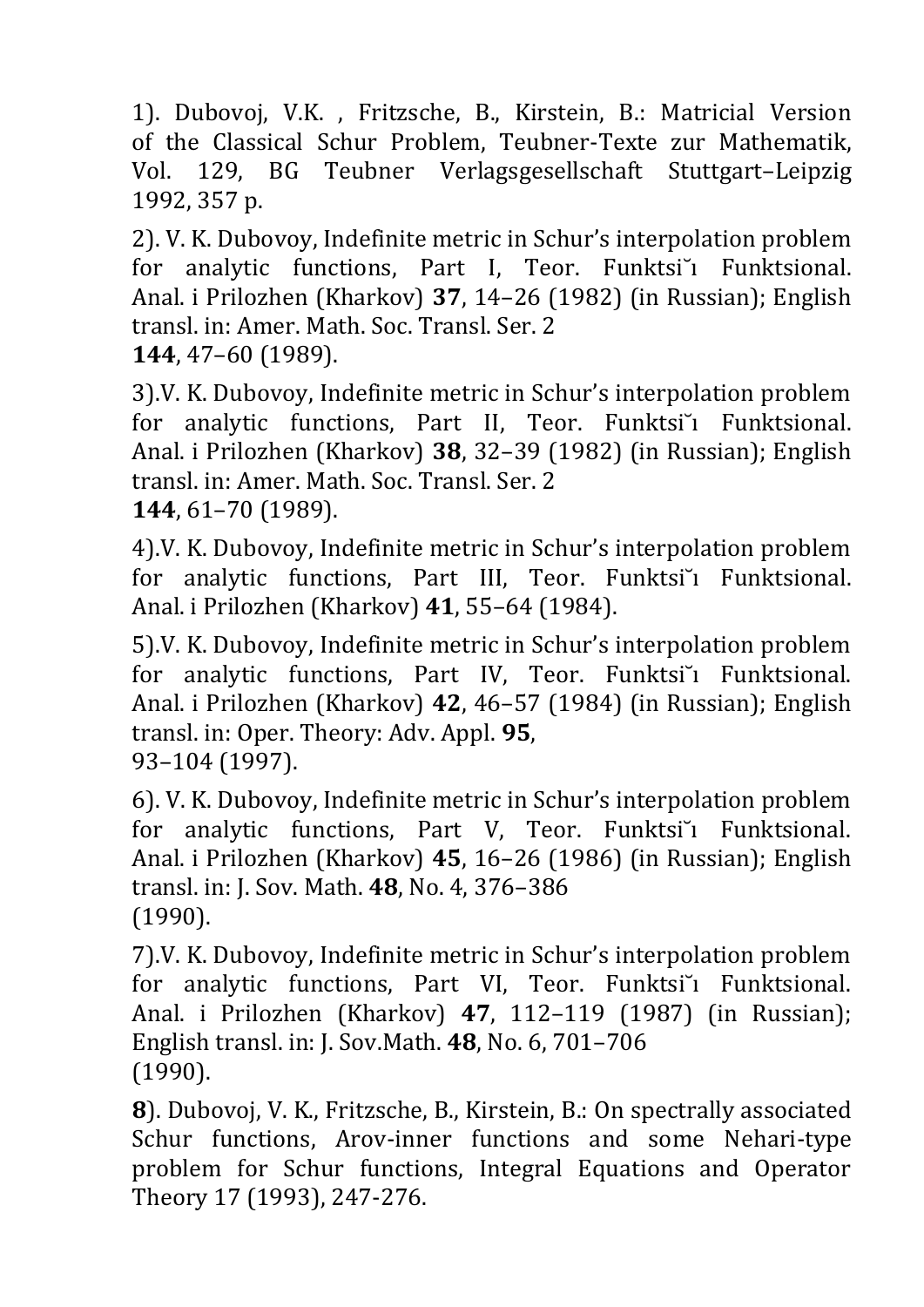9). Boiko, S.S., Dubovoy, V.K., Kheifets, A.Ya.: Measure Schur complements and spectral functions of unitary operators with respect to different scales. In: Alpay, D., Vinnikov, V. (eds) Operator Theory, System Theory and Related Topics: The Moshe Livšic Anniversary Volume. Operator Theory:

Advances and Applications, vol. 123, pp. 89–138 (2001)

10). Boiko, S.S., Dubovoy, V.K.: Unitary couplings, scattering suboperator and regular factorizations of bounded operator valued functions. Math. Nachr. Part I, **236** , 47–89 (2002)

11). Boiko, S.S., Dubovoy, V.K.: Unitary couplings, scattering suboperator and regular factorizations of bounded operator valued functions. Math. Nachr. Part II, **278**, 1–20 (2005)

12). Boiko, S.S., Dubovoy, V.K.: Defect functions of holomorphic contractive operator functions and the scattering suboperator through the internal channels of a system. Part I. Complex Anal. Oper. Theory **5**, 157–196 (2011).

13). Boiko, S.S., Dubovoy, V.K., Kheifets, A.Ya.: Defect functions of holomorphic contractive operator functions and the scattering suboperator through the internal channels of a system. Part II. Complex Anal. Oper. Theory, **8**, 991–1036 (2014).

14). V.K. Dubovoy: Shift operators contained in contractions, Schur parameters and pseu-docontinuable Schur functions, in: Interpolation, Schur Functions and Moment Problems (Eds.: D. Alpay, I. Gohberg), OT Series, Vol. 165, Birkh•auser, Basel-Boston-Berlin 2006, pp. 175-250.

15). Dubovoy, V. K.; Fritzsche, B.; Kirstein, B.: The S-recurrence of Schur parameters of non-inner rational Schur functions. In: Topics in operator theory. Vol. 1. Operators, matrices and analytic functions, Oper. Theory: Adv. Appl. 202(2010), p. 151-194.

16). V.K. Dubovoy: Shift operators contained in contractions, Schur parameters and pseu-docontinuable Schur functions, in: Interpolation, Schur Functions and Moment Problems (Eds.: D. Alpay, I. Gohberg), OT Series, Vol. 165, Birkh•auser, Basel-Boston-Berlin 2006, pp. 175-250.

17). Dubovoy, V. K.; Fritzsche, B.; Kirstein, B.: The S-recurrence of Schur parameters of non-inner rational Schur functions.